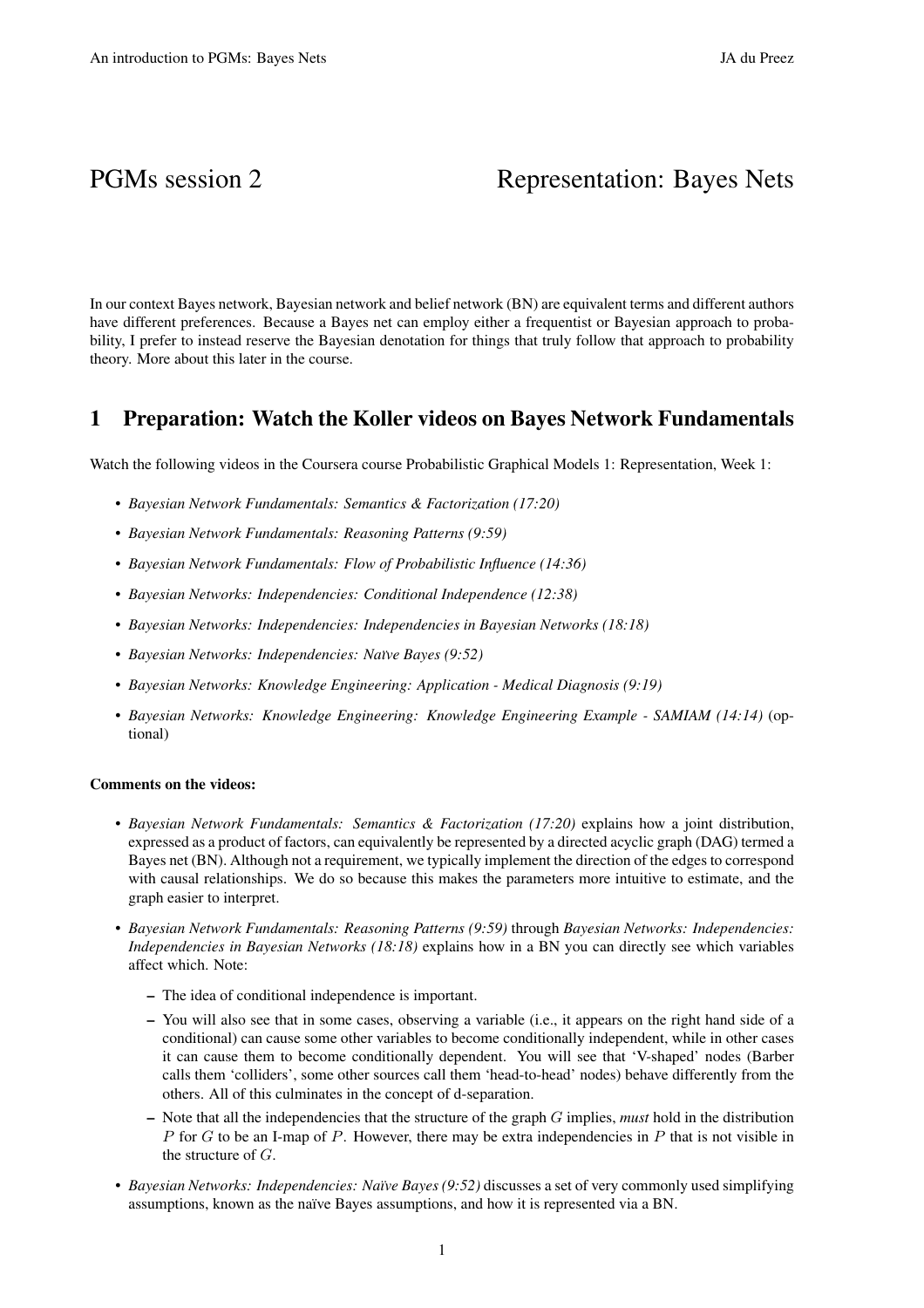- *Bayesian Networks: Knowledge Engineering: Application Medical Diagnosis (9:19)* discusses a historical progression of medical diagnosis systems which played an important role in the development of modern BNs. Note how the initial rule-based expert system approaches (typical of the AI thinking in those days) became more and more probabilistic in nature, ultimately developing into BN modelling.
- *Bayesian Networks: Knowledge Engineering: Knowledge Engineering Example SAMIAM (14:14)* discusses a BN toolbox called SAMIAM that you can download from the web at <http://reasoning.cs.ucla.edu/samiam/index.php>. You can use this to double check your results in the exercise below. However, for the moment rather focus on the examples here that illustrate "flow-of-influence" of variables in different configurations. This video is optional.

## 2 Preparation: Read Barber Chapter 2 – basic graph concepts

PGMs combine probability theory with graph concepts. This chapter covers basic graph concepts – if you are not familiar with them, then read Section 2.1 to 2.3.

## 3 Preparation: Read Barber Chapter 3 – belief networks (BNs)

This chapter mainly covers the same work as in the videos above, with possibly different formulations.

- As we have already seen last week, a distribution can be represented as a product of factors.
- On a given path, 'colliders' (aka 'v-structures', aka 'head-to-head' nodes) behave differently from other types of nodes. Also note that a node can be a collider on one path while not being so on another path.
- From these we get to the concept of d-separation which enables us to easily determine conditional independencies in a graph.
- Look carefully at the section on Markov equivalence discussing when two graphs can represent the same set of independencies. They have to share the same 'skeleton' and the same set of 'immoralities'. Note the relationship between 'collider' nodes and immoralities.
- Once again, note that while certain independencies follows necessarily from the structure of the graph  $G$ , there may be additional independencies resulting from the values of the distribution itself.
- Section 3.4 (Causality), although interesting, is optional. Judea Pearl (from whose work much of graphical models arose), is advancing an alternative to probability theory that explicitly takes interventions into account. Read his book 'Causality' if you want to follow this up.

## 4 Practical: Code the flow of influence in the Monty-Hall problem

## 4.1 Background

For this one we are going to consider the well-known Monty-Hall problem. Let's first state the original problem: In a TV game show, a participant must choose between one of three doors. Behind one of the doors there is an expensive car; the other two conceal somewhat smelly goats. The participant indicates a certain door, after which the game-show host (Monty Hall) reveals a goat behind another door. You can assume that the host will never at this stage open the initial choice of the participant or the door with the car. Except for this, he has no preference for any specific door. The participant may now reconsider his choice. Under the assumption that he actually wants to win the car, should he stick with his original choice or should he change to the other remaining door?

Model the above situation with a BN. Use three random variables:

- 1. I is the initial choice of the participant it takes on values 0, 1 or 2 depending on his door of choice.
- 2. C is where the car is once again it takes on values 0, 1 or 2 depending on where the car actually is.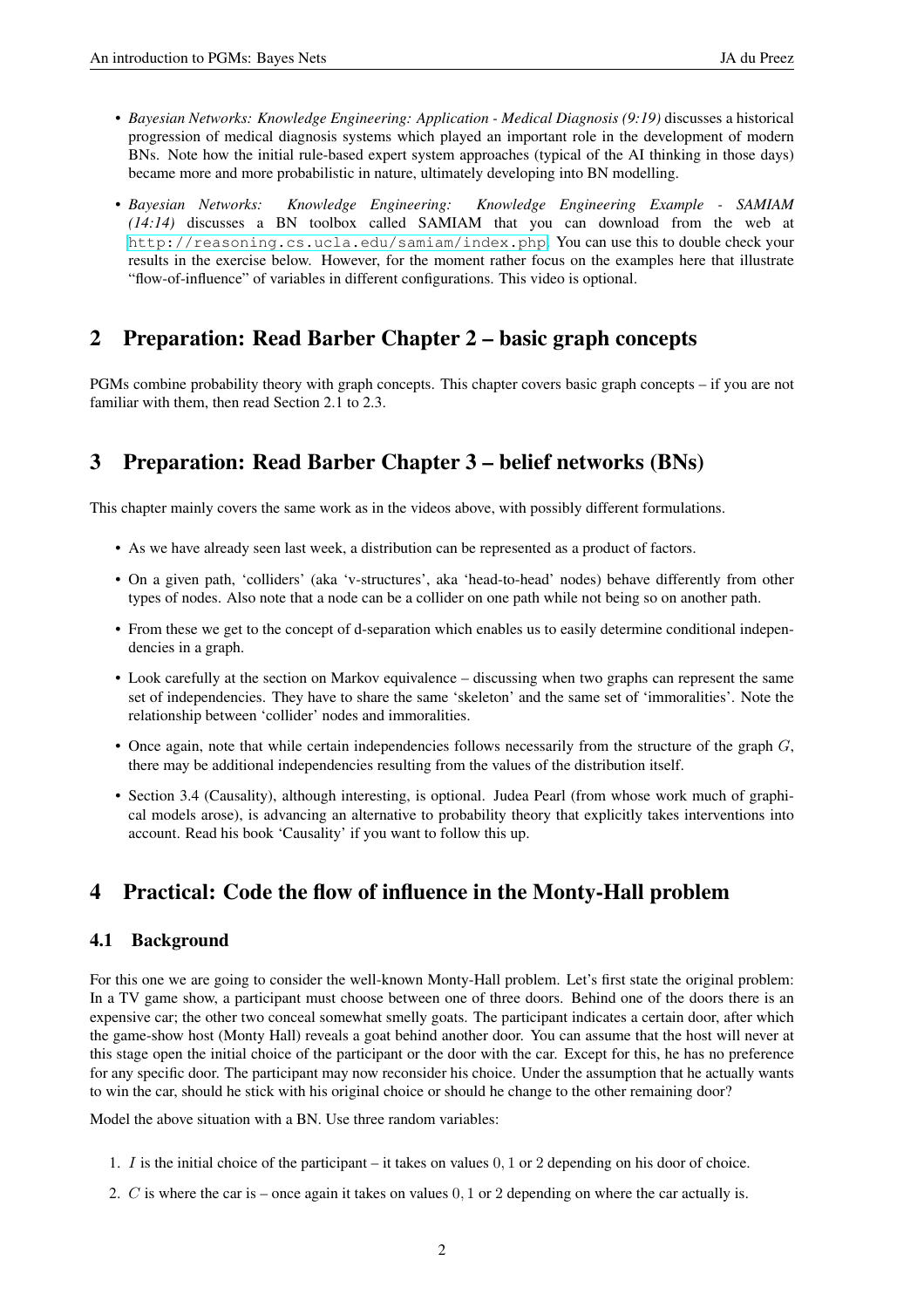3. M is the door that Monty opens – once again it takes on values 0, 1 or 2.

If we reason causally, then it should be clear that the initial choice I and the location of the car  $C$  are not influenced by any other RVs, and the door that Monty opens,  $M$ , is influenced by both  $I$  and  $C$ . An appropriate Bayes net structure is therefore  $I \to M \leftarrow C$ . Another way of getting to this same structure is to use the general factorisation

$$
p(M, I, C) = p(M|I, C)p(C, I),
$$
\n<sup>(1)</sup>

and then realise that the location of the car C is independent of the initial choice I, so we can say that  $p(C, I)$  $p(C)p(I)$ . The Bayes net structure  $I \to M \leftarrow C$  and the factorisation  $p(M, I, C) = p(M|I, C)p(C)p(I)$  encode the same independence assumption. To define this network, we now have to set up the distributions  $p(I)$ ,  $p(C)$ , and  $p(M|I, C)$ . The last one,  $p(M|I, C)$ , is the tricky one to set up – carefully include all the considerations that Monty have to keep in mind when doing so.

#### <span id="page-2-0"></span>4.2 Solve the Monty-Hall problem

With this in place you can now easily answer the basic Monty-Hall question with emdw using the factor definitions and factor operations introduced in the previous practical. Pick an initial choice (e.g.  $I = 0$ ) and a (valid) door that Monty opened (e.g.  $M = 1$ ) via the observe/reduce operation to get  $P(C|, I = i, M = m)$ . That should tell you that it is better for the player to switch to the other door. Trivial. With that out of the way, lets more specifically focus on the concept of flow of influence.

#### 4.3 Flow of influence via collider nodes

Use your code of Question [4.2](#page-2-0) and the factor operations introduced in the previous practical to investigate the following using emdw.

- <span id="page-2-1"></span>(a) The path  $I \to M \leftarrow C$  forms a collider node at M. It is now easy to investigate various scenarios about the probabilistic dependence between  $I$  and  $C$  given that  $M$  is either unobserved or observed.
	- Set I to one of its allowed values, while leaving the other variables unobserved. Does this change the marginal belief over  $C$ ? What is your conclusion about the dependence (or not) of C on I when M is unobserved?
	- Set M to one of the values it can take on, while leaving the other variables unobserved. Find the marginal belief over C. Now, with M still on the value you chose, set I to one of the two remaining values it can legally take on. Does this change the marginal belief over C?
	- Do the above in the opposite direction by setting a value for  $C$  and observing what it tells us about the distribution of  $I$ , for the cases where  $M$  is observed vs. unobserved.
- (b) Let's make things slightly more complex. The game remains more or less as it was, but we are now being prevented from observing M directly. Instead, we get to observe a variable R that (unreliably) reports which door Monty opened. This will introduce a node R and a single edge  $M \to R$  to the Bayes net (since R is influenced by M, but conditionally independent of I and C given  $M$  – can you see it?) Define the factor  $p(R|M)$  such that we have a 50% chance that R will report the correct value of M, and 25% chances that it will (erroneously) report one of the other two values for  $M$ . Repeat [\(a\),](#page-2-1) but now with  $R$  observed/unobserved instead of M (which now is not being observed directly). What are your conclusions, and do they correspond to the theory of d-separation?
- (c) Can you specify other equivalent networks by reversing the direction of some of the arrows?
- (d) What happens to C when you set the observed value of R to be the same as  $I$ ? What is the sense behind this?

### 4.4 Flow of influence via non-collider nodes

The path from  $I \to M \to R$  forms a head-to-tail node at M. It is now easy to investigate various scenarios about the probabilistic dependence between I and R given that  $M$  is either unobserved or observed.